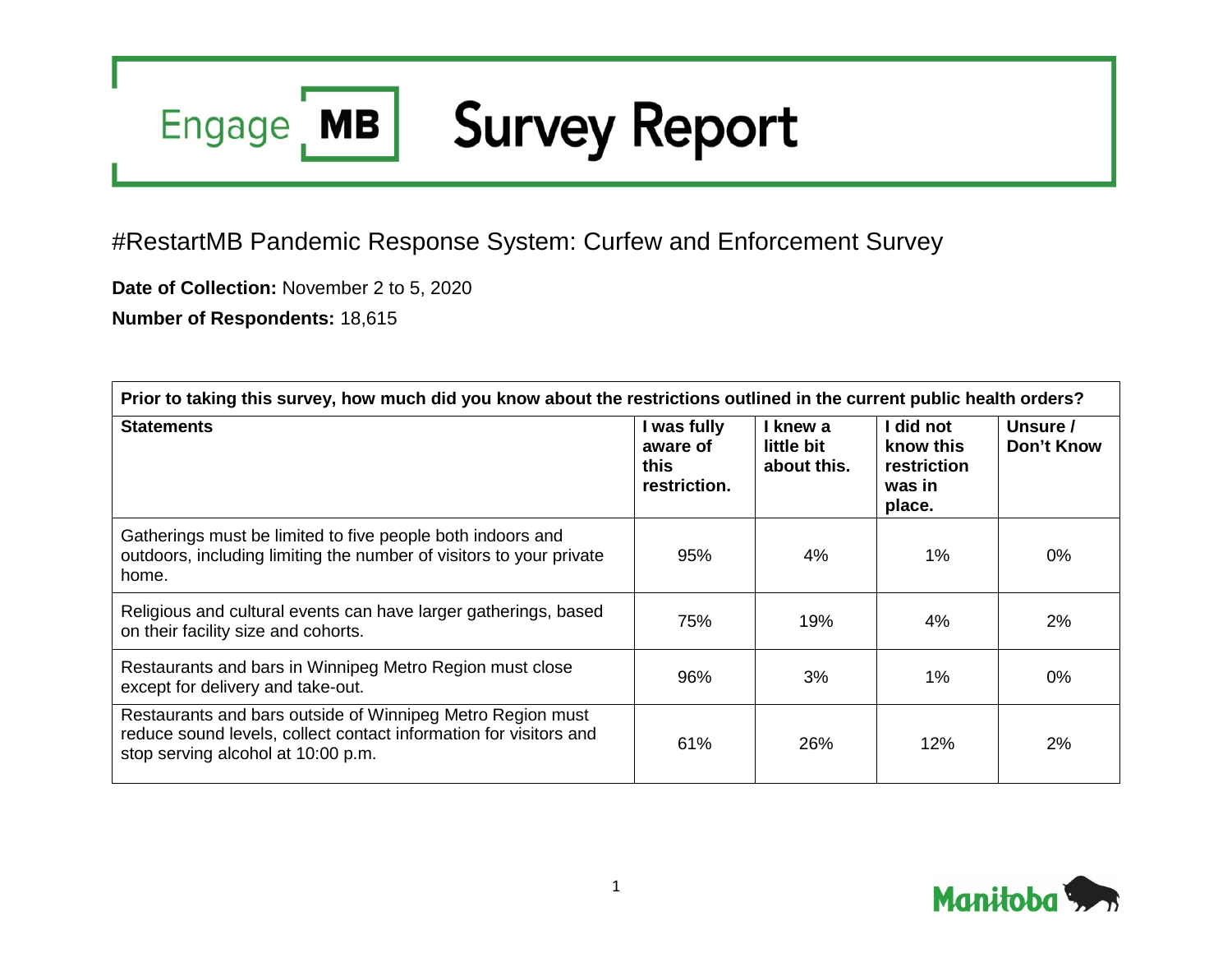| Prior to taking this survey, how much did you know about the restrictions outlined in the current public health orders?                          |                                                 |                                       |                                                           |                        |  |
|--------------------------------------------------------------------------------------------------------------------------------------------------|-------------------------------------------------|---------------------------------------|-----------------------------------------------------------|------------------------|--|
| <b>Statements</b>                                                                                                                                | I was fully<br>aware of<br>this<br>restriction. | I knew a<br>little bit<br>about this. | I did not<br>know this<br>restriction<br>was in<br>place. | Unsure /<br>Don't Know |  |
| Retail stores and shopping facilities other than grocery stores and<br>pharmacies in Winnipeg Metro Region must reduce their capacity<br>to 25%. | 87%                                             | 10%                                   | 2%                                                        | $0\%$                  |  |
| Gyms in the Winnipeg Metro Region must reduce capacity to 25%<br>and masks must be worn at all times, including during physical<br>activity.     | 89%                                             | 8%                                    | 2%                                                        | 1%                     |  |
| Mask use is required in all indoor public spaces in Manitoba.                                                                                    | 97%                                             | 2%                                    | 1%                                                        | $0\%$                  |  |

| Where have you seen people behaving in a way that risks public health, or significant breaches of the Public Health<br>orders such as groups larger than five gathering, businesses not following the rules, etc.? Select all that apply. |      |  |
|-------------------------------------------------------------------------------------------------------------------------------------------------------------------------------------------------------------------------------------------|------|--|
| Bars and restaurants                                                                                                                                                                                                                      | 12%  |  |
| Gyms and fitness centres                                                                                                                                                                                                                  | 6%   |  |
| <b>Retail outlets</b>                                                                                                                                                                                                                     | 14%  |  |
| Grocery stores                                                                                                                                                                                                                            | 18%  |  |
| Private homes                                                                                                                                                                                                                             | 15%  |  |
| Community, cultural and religious gatherings                                                                                                                                                                                              | 12%  |  |
| Other                                                                                                                                                                                                                                     | 6%   |  |
| None, I have not seen people behaving in a way that risks public health.                                                                                                                                                                  | 15%  |  |
| <b>Total</b>                                                                                                                                                                                                                              | 100% |  |

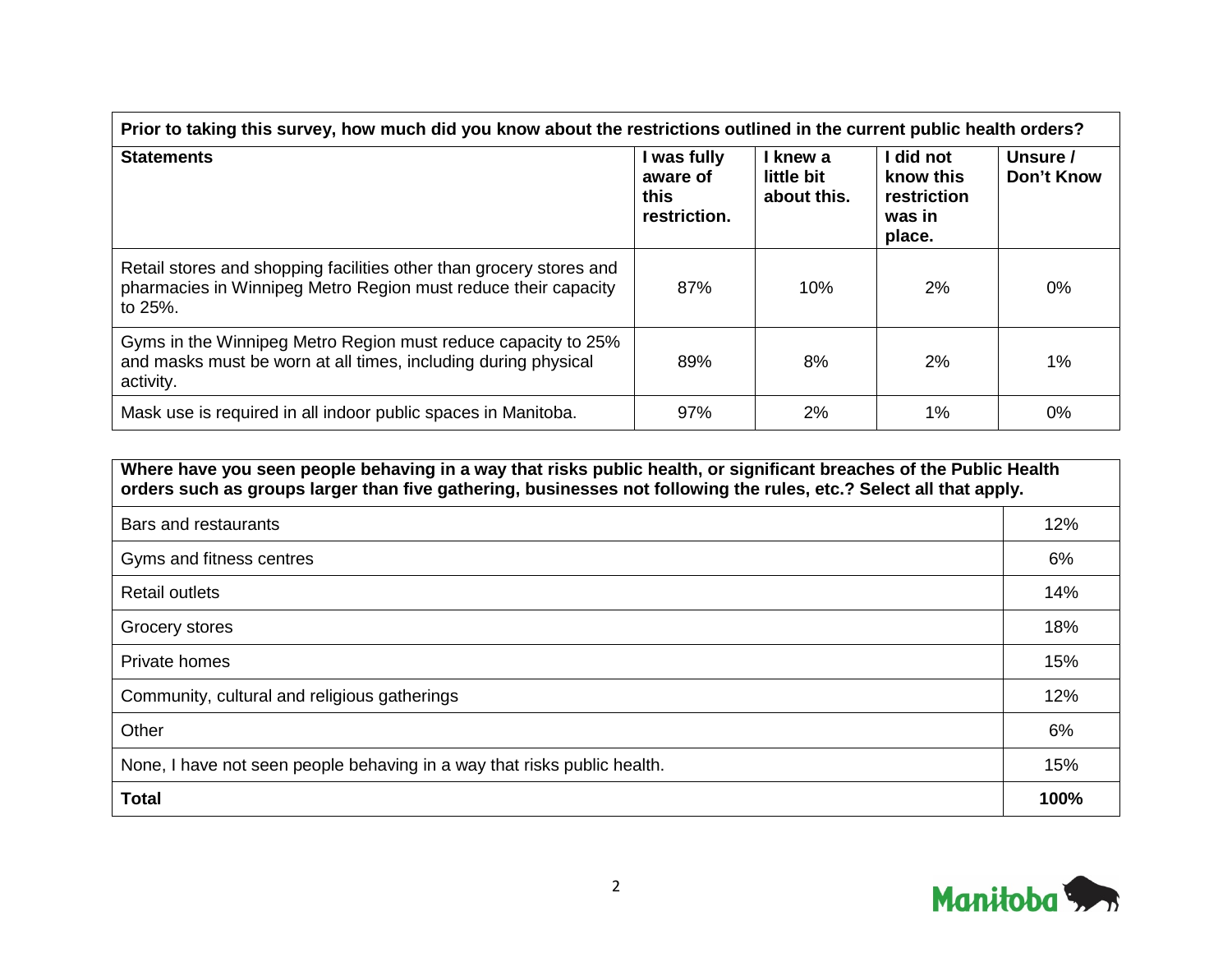| What sort of problematic behaviour have you seen that should be addressed? Select all that apply. |     |  |  |
|---------------------------------------------------------------------------------------------------|-----|--|--|
| Gathering in groups larger than five people.                                                      | 30% |  |  |
| Not wearing a mask (indoors) if required.                                                         | 32% |  |  |
| Sites not enforcing physical distancing/capacity limits.                                          | 33% |  |  |
| Other                                                                                             | 5%  |  |  |
| <b>Total</b><br>100%                                                                              |     |  |  |

| If you observed behaviour that violates a public health order and requires enforcement, where would you first report this<br>incident? |      |  |  |
|----------------------------------------------------------------------------------------------------------------------------------------|------|--|--|
| Local police force                                                                                                                     | 15%  |  |  |
| 311 / Municipal Authorities                                                                                                            | 37%  |  |  |
| Manitoba Government Inquiry                                                                                                            | 10%  |  |  |
| Post to Social Media                                                                                                                   | 7%   |  |  |
| Contact elected official                                                                                                               | 3%   |  |  |
| Other (please specify)                                                                                                                 | 29%  |  |  |
| <b>Total</b>                                                                                                                           | 100% |  |  |

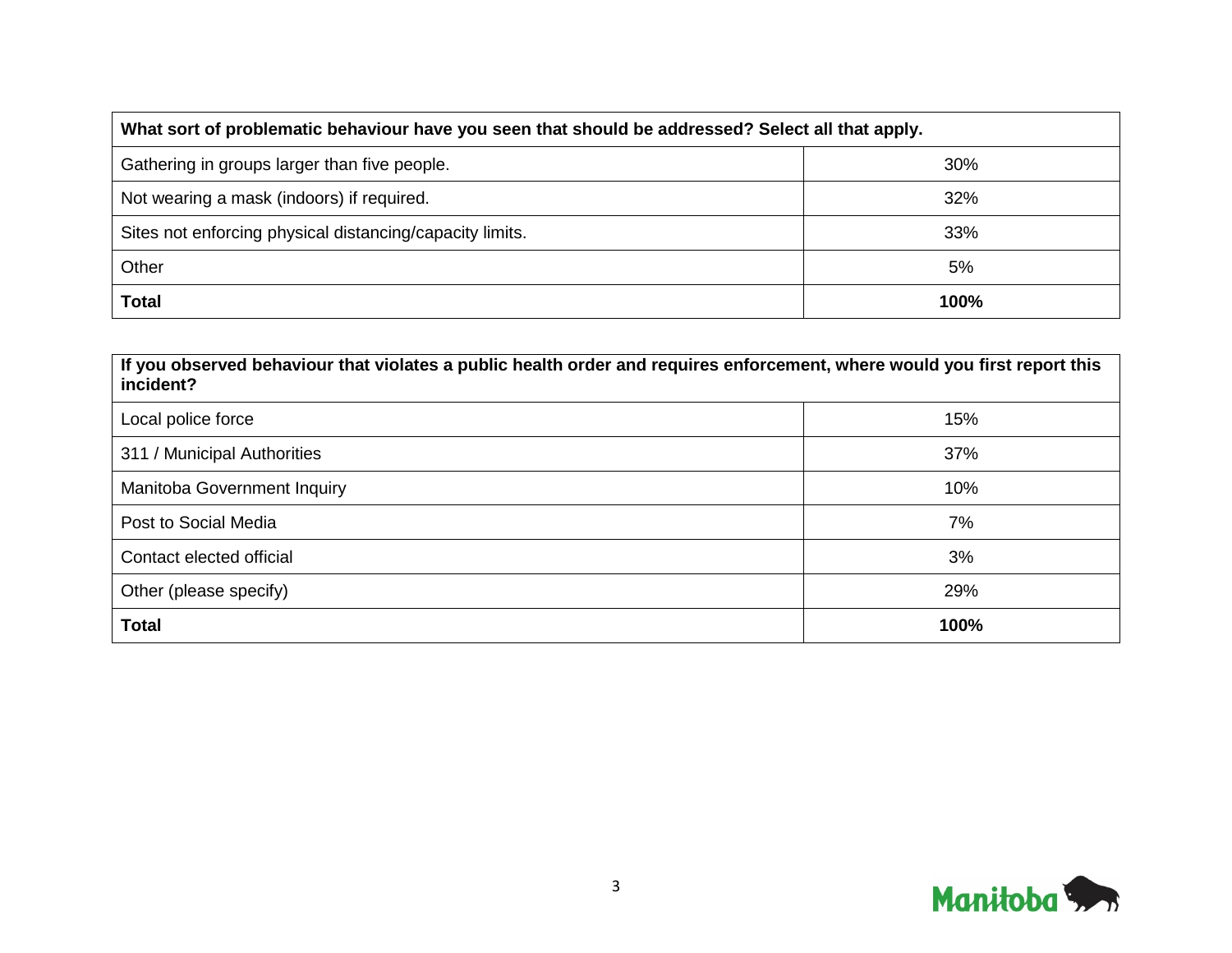Public health officials continue to educate businesses and the public about the steps they need to take to ensure compliance with orders made under The Public Health Act and The Emergency Measures Act.

**How effective are the following measures to ensure compliance?**

| <b>Statements</b>                 | <b>Very effective</b> | Somewhat<br>effective | Not at all<br>effective |
|-----------------------------------|-----------------------|-----------------------|-------------------------|
| Educate businesses and the public | 28%                   | 58%                   | 14%                     |
| Issue warnings                    | 17%                   | 49%                   | 34%                     |
| Issue fines                       | 40%                   | 32%                   | 29%                     |

The idea of a curfew is being considered in order to limit the movement of people later in the evening and overnight. The curfew would exclude people travelling for essential purposes.

**To what extent do you agree or disagree that a curfew that takes effect at the times listed below, would prevent gatherings, reduce contacts and slow the spread of COVID-19?**

| <b>Statements</b>                              | Definitely agree that<br>this curfew would<br>prevent gatherings,<br>reduce contacts<br>and slow the<br>spread of COVID-<br>19? | Somewhat<br>agree | <b>Neither agree</b><br>nor disagree | <b>Somewhat</b><br>disagree | <b>Definitely disagree</b><br>that this curfew<br>would prevent<br>gatherings, reduce<br>contacts and slow<br>the spread of<br><b>COVID-19?</b> |
|------------------------------------------------|---------------------------------------------------------------------------------------------------------------------------------|-------------------|--------------------------------------|-----------------------------|-------------------------------------------------------------------------------------------------------------------------------------------------|
| Curfew that takes effect at<br>10:00 p.m.      | 34%                                                                                                                             | 16%               | 6%                                   | 8%                          | 36%                                                                                                                                             |
| Curfew that takes effect at<br>11:00 p.m.      | 20%                                                                                                                             | 23%               | 7%                                   | 11%                         | 39%                                                                                                                                             |
| Curfew that takes effect at<br>12:00 midnight. | 18%                                                                                                                             | 15%               | 9%                                   | 13%                         | 45%                                                                                                                                             |

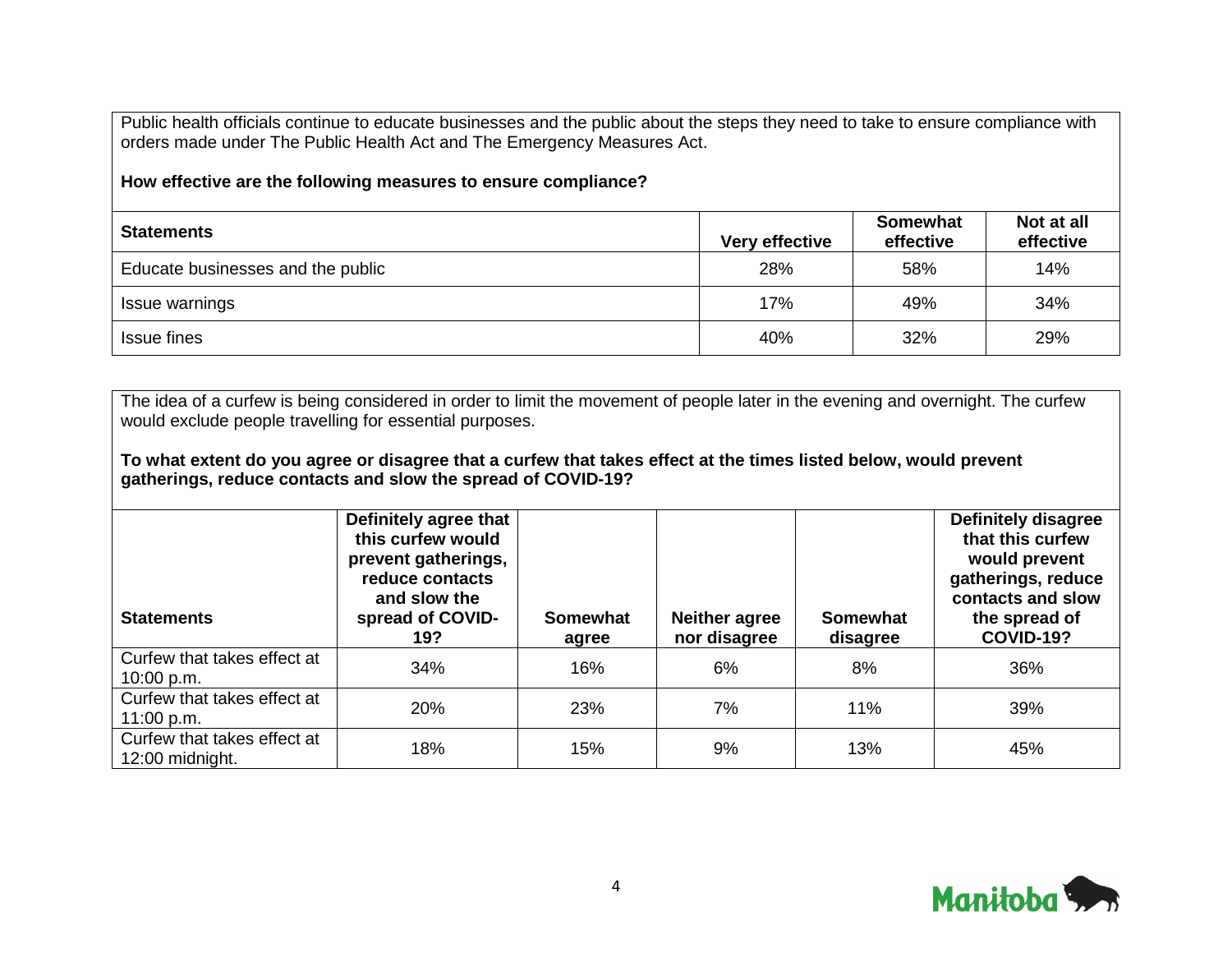| If a curfew was established, what region(s) would need to be included in order to achieve a reduction in contacts and<br>transmission? |      |  |
|----------------------------------------------------------------------------------------------------------------------------------------|------|--|
| Winnipeg Metropolitan Region only                                                                                                      | 20%  |  |
| All of Manitoba                                                                                                                        | 34%  |  |
| Blend of Winnipeg Metropolitan Region and other areas if case count starts to rise                                                     | 46%  |  |
| <b>Total</b>                                                                                                                           | 100% |  |

| Who, or what kind of activities, should be exempt from a curfew, if implemented? Select all that apply.                                                            |      |  |
|--------------------------------------------------------------------------------------------------------------------------------------------------------------------|------|--|
| <b>Winnipeg Transit employees</b>                                                                                                                                  | 13%  |  |
| First responders                                                                                                                                                   | 15%  |  |
| All Manitoba health-care aides and workers                                                                                                                         | 15%  |  |
| Members of the RCMP and Winnipeg Police Service                                                                                                                    | 14%  |  |
| Persons employed with The Courts Division                                                                                                                          | 7%   |  |
| Any person employed in a service concerning the provision of health, water, electricity, hydro, sanitation,<br>firefighting, civil aviation or telecommunications. | 14%  |  |
| Persons employed with essential services (e.g. grocery store employees)                                                                                            | 12%  |  |
| Persons employed with the media                                                                                                                                    | 6%   |  |
| Other                                                                                                                                                              | 4%   |  |
| Total                                                                                                                                                              | 100% |  |